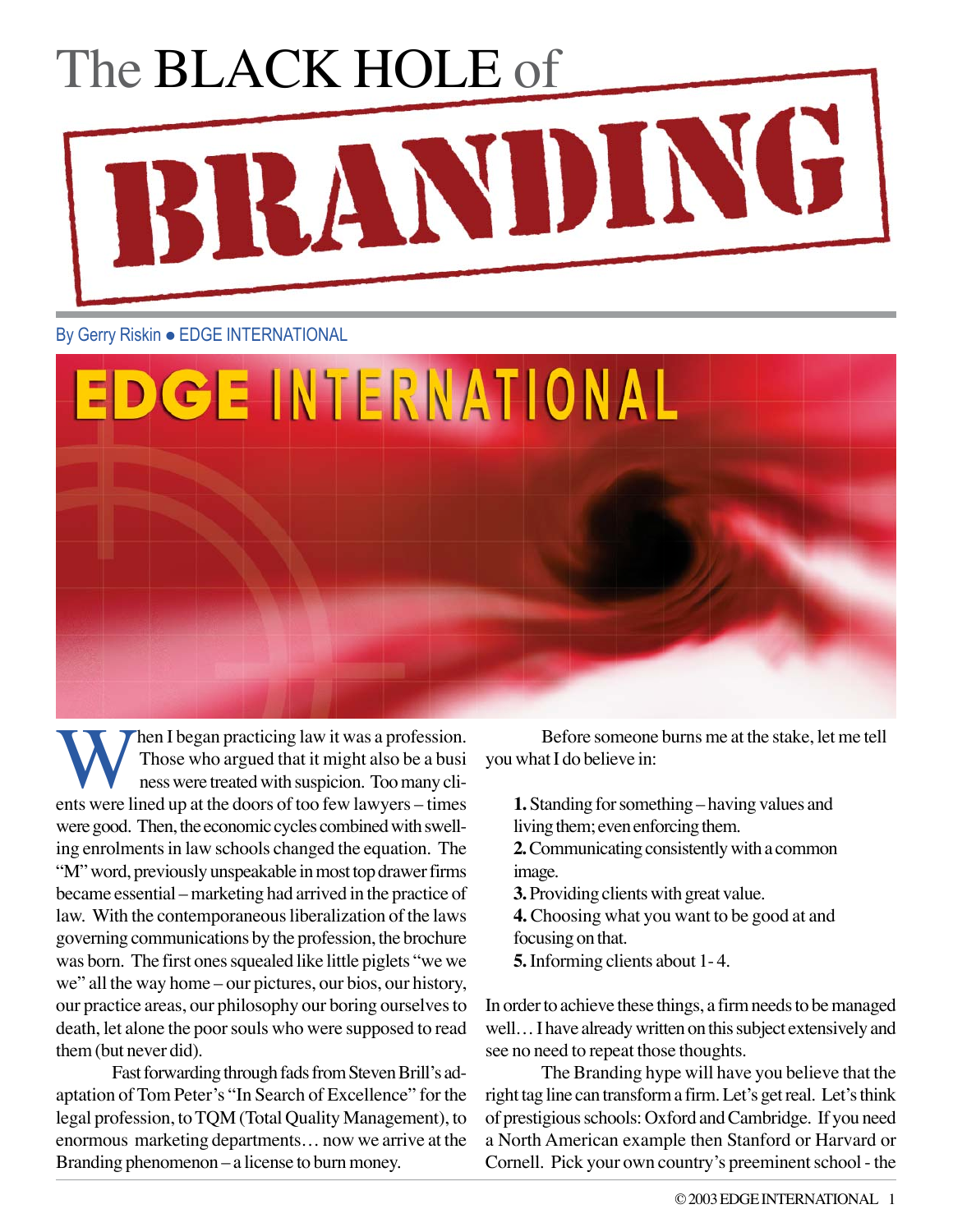point won't change. It issaid that these schools are in their own league. That is why they are prestigious. There are thousands of schools on earth. Let's imagine you are retained to catapult a school into this coveted echelon.

I will give you some tools to choose from and you arrange them in order of importance:

**•** Logo.

- **•** Tag Line ("The world's greatest law school" or something…).
- Heavier paper stock.
- Recruitment of top notch talent.
- An obsession with training to ever improve individual and group capabilities.
- **•** First rate management striving for peak performance.
- **•** Standards of excellence that are enforced.
- **•** Aclear vision and direction.
- Imaginative ways of reducing costs without compromising quality.
- Skills training to increase consumer satisfaction and garner more referrals.

The challenge with most "branding consultants" is that they come from the wrong discipline. To them, it's about getting to know you well enough to ensure yourlogo communicates who you are. Well, who are you? Do you think for a nanosecond that a graphic artist or creative ad writer could figure that out before the 22nd century, if ever? I don't think so.

There is a very good chance that what you chose first from the list above has little to do with the stationery and brochures. That is because you inherently know that the top spots in the mind of the consumer are reserved for those whose execution is masterful... whose quality is astonishing…whose reputation is unbelievable…

So, I will argue, spend your money improving your firm, or if you like, making your firm more consistently excellent, so that you have an offering that you can communicate about with enthusiasm (and without puffery) that will

resonate with your desired audience. (If you would like an illustration, go towww.skadden.com).

Let's return to "tag lines"... please name three examples of tag lines of professional service firms that you remember and believe have been transformational…can't can you…because the tag line branding istypically an exercise in narcissism that appeals more to the internal egosthan it does to clients or prospective clients. (Incidentally, that is why most bios on web sites are so pathetic – they appeal to some internal standard of humility instead of reaching to the clients' needs.)

Please don't use Howrey & Simon's now famous tag line: "InCourtEveryDay" as an illustration. While the phrase was extremely effective, it was part of a very focused, targeted advertising campaign which achieved great recognition among a pre-identified audience. It was a great success and they ought to be proud of it. It was not about branding – it was about advertising… if you want proof, please visit they Howrey web site (www.howrey.com) and find that tag line – it's there... but buried... you will have to use their search function to find it…why? …because by itself it's of no consequence and they know it.

A firm needs to know what it stands for and live consistency with its values which means enforcing them. But this is not a job for the P.R. firm who wants to read Tarot cards in order to decide what the firm's colours should be. It is a job for management – day in and day out.

I enjoy the artistry of a nice logo aswell as anyone – but have you ever bought professional services because of a logo. Heck, you probably don't remember a professional service firm logo unless you are associated in some capacity with the firm.

The logo is the tail of the dog  $-$  if you like the dog, and the logo reminds you which dog it is, then it connects you with a choice; a preference. That's why the soft drink companies spend zillions on their labels and logos. Note, the two leading soft drinks have logos that focus mainly on their name – why... because the name is the most important thing. Yes, they also have design that reminds you of the name, but a law firm's name is the most important identifier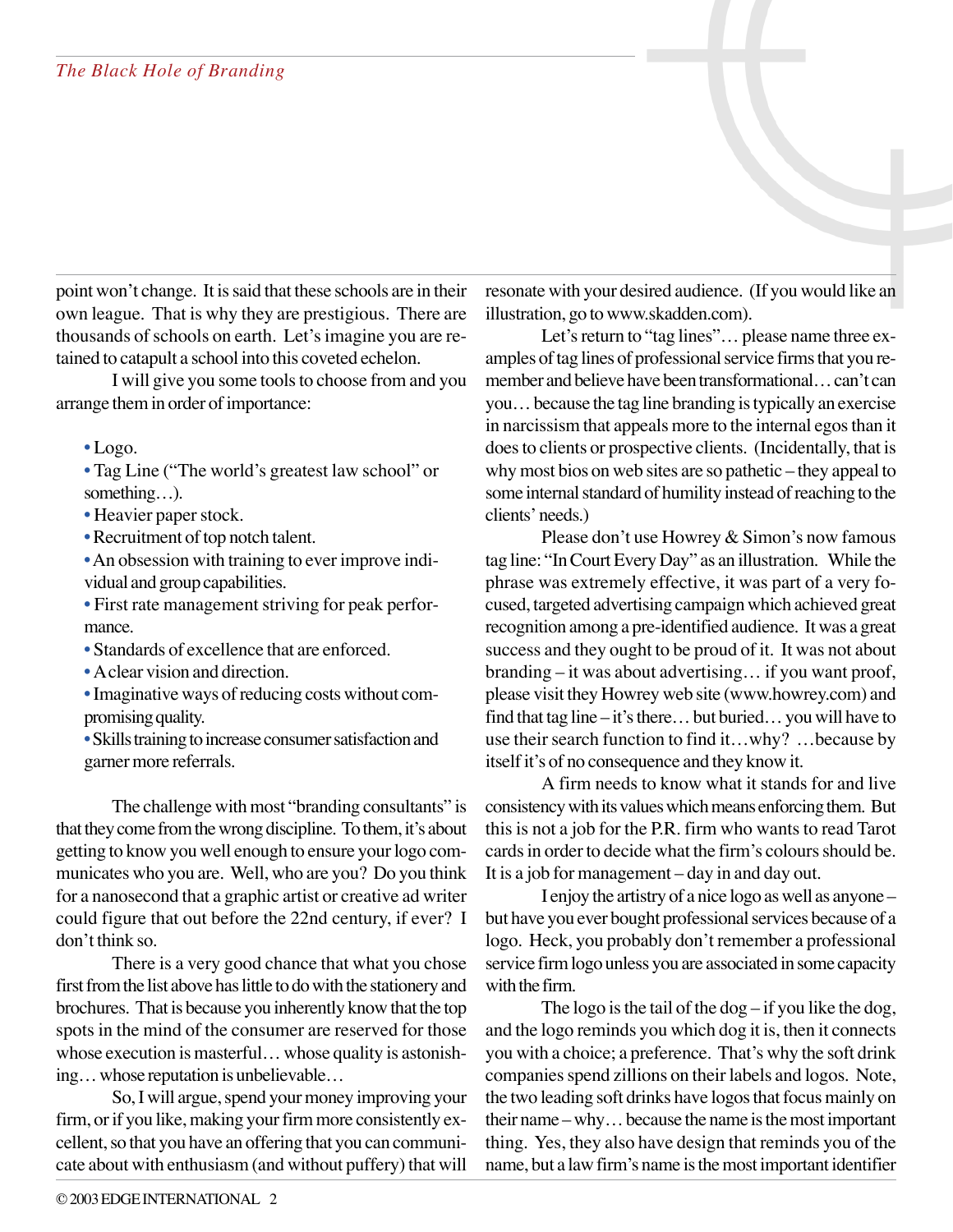for clients. What does Clifford Chance convey... how about Baker & McKenzie, Accenture, Cravath, Deacons, Shepstone & Wylie and more? Can you draw their logo from memory – any one of them? Is your impression of them based on their colourscheme? I don't think so. (While you are at it, please draw a likeness of Oxford's orCambridge's logo - if you did not study there, you likely don't have a clue – nor do you care.)

The day I hear an Inside Counsel of a major corporation tell me she switched outside law firms because she preferred one logo over another,Iwill eatthis article and the publication it appears in - no chance. In fact, I will extend the bet to the tag line. I will admit readily that the communications of a firm might make a client curious enough to consider your firm, but it will not, on its own, land one micro speck of work.

To add to your challenge, as a law firmyou are in a highly fragmented industry (profession). If you put the largest law firm in the world on the eyeball of PriceWaterhouseCoopers it would not interfere with its vision. While there may be local dominance in some instances, there is clearly no global dominance. Then there is that shoe company that has a logo like a check mark… ever wonder how much was spent advertising to you so you would make the connection? Market fragmentation means no law firm could spend one thousandth of that amount. Without a huge and continuous investment, very few are going to know what the darn logo looks like or what your high priced tag line even says.

So, branding specialists out there, I am sorry. But I do not believe you can add value. Use of branding jargon is mere puffery. In fairness, some consultants provide solid basics under the title of branding but most don't. Have a look around the internet... here's what I found in 5 minutes:

I could not make this stuff up (I will give you the URL's so you can enjoy the originals and the context):

Branding is the topic of much discussion - from conferences to business schools to seminars - but professional services branding is often overlooked. Because of this, many professional services marketing and branding programs under-perform in terms of helping the firm grow and generate revenue.

"How you brand an SUV, pair of jeans, or soft drink is different from how you brand a service firm," said John Doerr, WHG Principal and event co-presenter. "Understanding your firm's special qualities, your service promise, and your'true north' are essential for building and communicating your service firm brand."1

My comment: Perfect "True North" is very revealing... that is psychobabble for saying you should know who you are and what you want to convey. Of course you should – but advertising and PR types are the last people to understand what a law firm is and what it ought to convey. Ask them to explain Cravath or Skadden or Slaughter & May. These firms know precisely who they are and they don't need an advertising agency to convey it. Here's another one:

The value of a brand cannot be measured precisely, but it can be estimated roughly. Marketers use formulas to estimate the value of the brand by evaluating the earnings of a product market carrying the brand, divided into those attributable (1) to the brand, (2) to fixed assets like plants and equipment, and  $(3)$  to other intangibles like people, systems, processes or patents. The earnings attributable to the brand are capitalized. 2

My comment: I wonder what percentage they attribute to #3... those "intangibles like people" – so please remove all the people from Cravath tomorrow – they retire en mass – sell the name to some other firm and tell me what value the brand will add to the acquisitor firm – the answer is zero... simply because as soon as you disclose that the people retired, it would be like saying the world's soft drink formula is selling its assets except for the formula – zero!

<sup>1.</sup> http://www.whillsgroup.com/ppf/level1\_id/1/level2\_id/39/page\_id/84/title/

<sup>©2003</sup>EDGEINTERNATIONAL 3 Wellesley%20Hills%20Group%20to%20Speak%20on%20Branding%20Professional%20Services/about\_l2.asp

<sup>2.</sup> http://www.rainmaker-pro.com/articles/articlebrandinglessons.htm